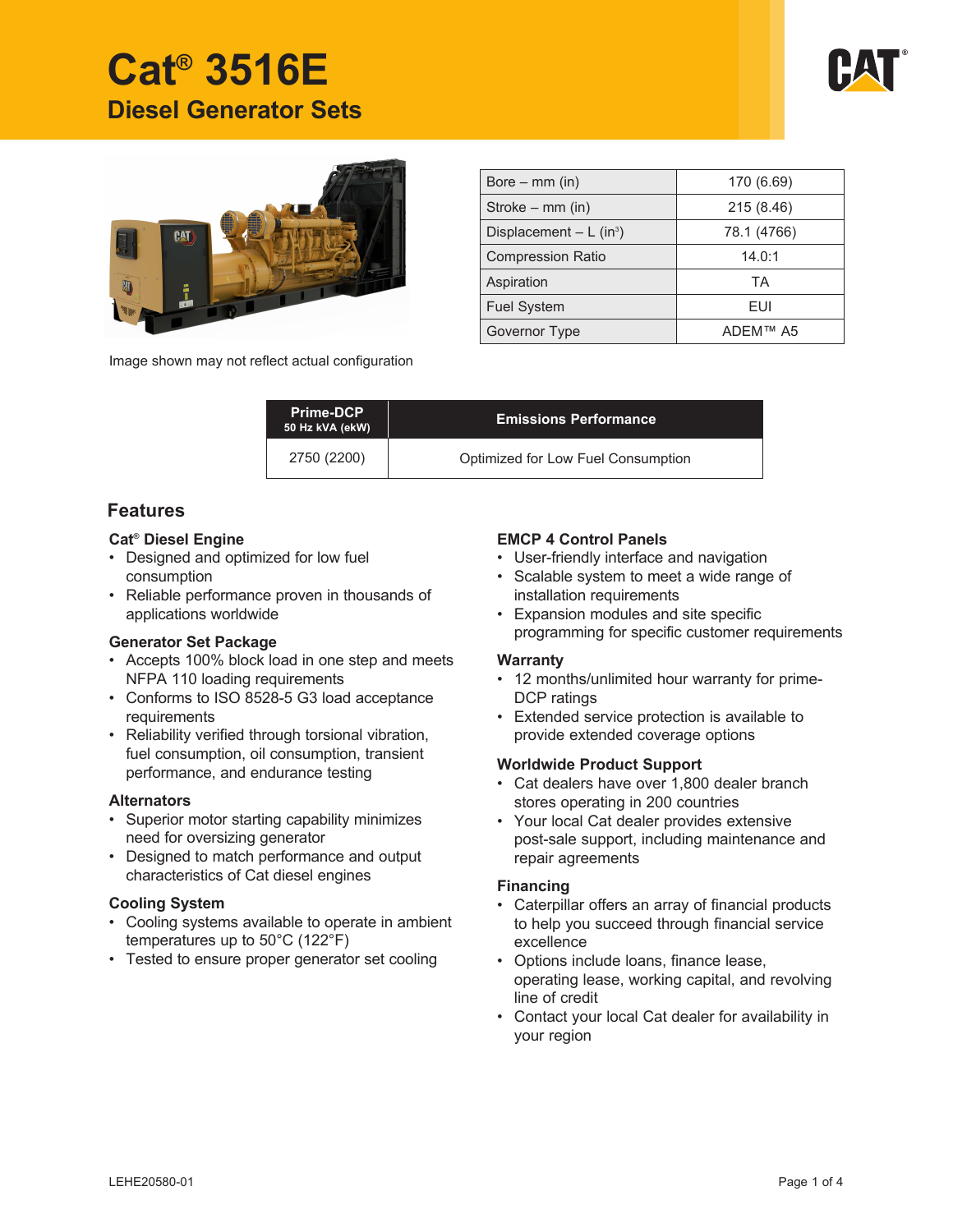

# **Standard and Optional Equipment**

#### **Engine**

#### *Air Cleaner*

❑ Single element ❑ Dual element ❑ Heavy duty

#### *Muffler*

❑ Industrial grade (15 dB) ❑ Residential grade (25 dB) ❑ Critical grade (35 dB)

#### *Starting*

❑ Standard batteries ❑ Oversized batteries ❑ Standard electric starter(s) ❑ Dual electric starter(s) ❑ Jacket water heater

#### **Alternator**

#### *Output voltage*

❑ 380V ❑ 6900V ❑ 400V ❑ 10000V ❑ 415V ❑ 10500V ❑ 6300V ❑ 11000V ❑ 6600V

### *Temperature Rise*

# *(over 40°C ambient)*

❑ 150°C ❑ 125°C/130°C ❑ 105°C ❑ 80°C

#### *Winding type*

❑ Random wound ❑ Form wound

#### *Excitation*

❑ Internal excitation (IE) ❑ Permanent magnet (PM)

#### *Attachments*

- ❑ Anti-condensation heater
- ❑ Stator and bearing temperature monitoring and protection

#### **Power Termination**

#### *Type*

❑ Bus bar ❑ Circuit breaker ❑ 2000A ❑ 4000A  $\square$  2500A ❑ 3200A ❑ IEC ❑ 3-pole ❑ Electrically operated

#### *Trip Unit*

❑ LSI ❑ LSI-G ❑ LSIG-P

#### **Control System**

#### *Controller*

❑ EMCP 4.2B ❑ EMCP 4.3 ❑ EMCP 4.4

#### *Attachments*

- ❑ Local annunciator module
- ❑ Remote annunciator module
- ❑ Expansion I/O module
- ❑ Remote monitoring software

#### **Charging**

❑ Battery charger – 10A ❑ Battery charger – 20A ❑ Battery charger – 35A

#### **Vibration Isolators**

❑ Rubber ❑ Spring ❑ Seismic rated

#### **Cat Connect**

#### *Connectivity*

❑ Ethernet ❑ Cellular

#### **Extended Service Options**

#### *Terms*

❑ 2 year (prime) ❑ 3 year ❑ 5 year ❑ 10 year

#### *Coverage*

❑ Silver ❑ Gold ❑ Platinum ❑ Platinum Plus

#### **Ancillary Equipment**

❑ Automatic transfer switch (ATS) ❑ Paralleling switchgear ❑ Paralleling controls

#### **Certifications**

 $\Box$   $\dot{O}$ WAÖ ^ & assacci $\delta$  }  $\Lambda$   $\hat{A}$ O [ }  $\frac{1}{2}$   $\frac{1}{2}$   $\frac{1}{2}$   $\frac{1}{2}$   $\frac{1}{2}$   $\frac{1}{2}$   $\frac{1}{2}$   $\frac{1}{2}$   $\frac{1}{2}$   $\frac{1}{2}$   $\frac{1}{2}$   $\frac{1}{2}$   $\frac{1}{2}$   $\frac{1}{2}$   $\frac{1}{2}$   $\frac{1}{2}$   $\frac{1}{2}$ ❑ (8'HFODUDWLRQRI,QFRUSRUDWLRQ  $\Box$   $\dot{O}'$   $\vdash$   $\mathbb{R}$   $\mathbb{R}$   $\mathbb{R}$   $\mathbb{R}$   $\mathbb{R}$   $\mathbb{R}$   $\mathbb{R}$   $\mathbb{R}$   $\mathbb{R}$   $\mathbb{R}$   $\mathbb{R}$   $\mathbb{R}$   $\mathbb{R}$   $\mathbb{R}$   $\mathbb{R}$   $\mathbb{R}$   $\mathbb{R}$   $\mathbb{R}$   $\mathbb{R}$   $\mathbb{R}$   $\mathbb{R}$   $\mathbb{R}$   $\mathbb$  $\Box$  V^|^&| {  $\degree$  } assemable  $\angle$  A  $\angle$   $\angle$   $\Diamond$   $\Diamond$  as

Note: Some options may not be available on all models. Certifications may not be available with all model configurations. Consult factory for availability.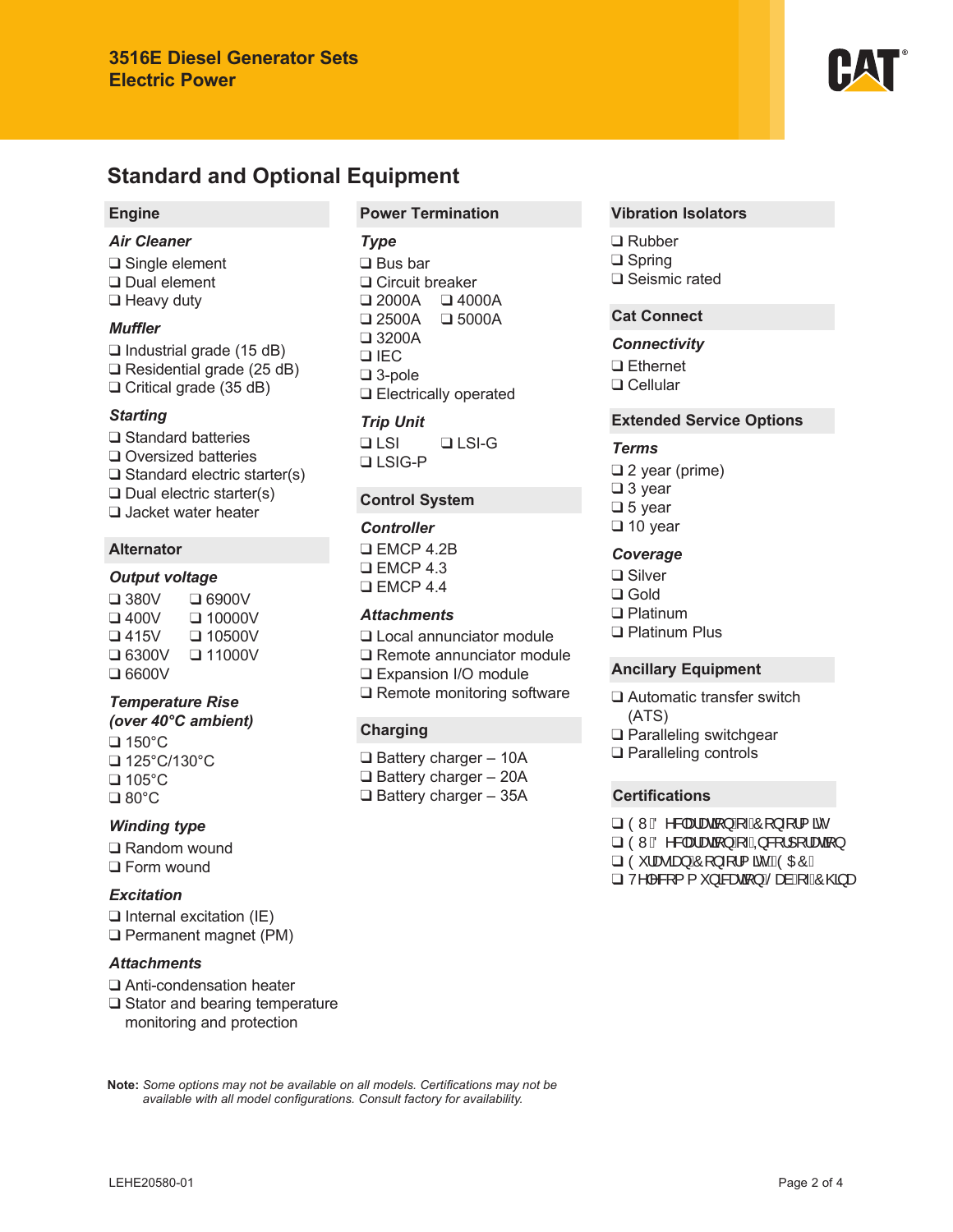

## **Package Performance**

| Performance                                                          |           | Prime-DCP |
|----------------------------------------------------------------------|-----------|-----------|
| Frequency                                                            |           | 50 Hz     |
| Gen set power rating with fan                                        | 2200 ekW  |           |
| Gen set power rating with fan @<br>0.8 power factor                  | 2750 kVA  |           |
| Emissions                                                            | Low Fuel  |           |
| Performance number                                                   | EM5839-00 |           |
| <b>Fuel Consumption</b>                                              |           |           |
| 100% load with fan - L/hr (gal/hr)                                   | 545.9     | (144.2)   |
| 75% load with fan - L/hr (gal/hr)                                    | 418.0     | (110.4)   |
| 50% load with fan - L/hr (gal/hr)                                    | 299.2     | (79.0)    |
| 25% load with fan - L/hr (gal/hr)                                    | 178.6     | (47.2)    |
| <b>Cooling System</b>                                                |           |           |
| Radiator air flow restriction (system) -<br>kPa (in. water)          | 0.12      | (0.48)    |
| Radiator air flow - $m^3/m$ in (cfm)                                 | 2534      | (89487)   |
| Engine coolant capacity $-L$ (gal)                                   | 233.0     | (61.6)    |
| Radiator coolant capacity $-L$ (gal)                                 | 266.0     | (69.0)    |
| Total coolant capacity $- L$ (gal)                                   | 499.0     | (130.6)   |
| <b>Inlet Air</b>                                                     |           |           |
| Combustion air inlet flow rate $-$ m <sup>3</sup> /min (cfm)         | 176.8     | (6243.8)  |
| <b>Exhaust System</b>                                                |           |           |
| Exhaust stack gas temperature - $^{\circ}$ C ( $^{\circ}$ F)         | 494.6     | (922.3)   |
| Exhaust gas flow rate $-$ m <sup>3</sup> /min (cfm)                  | 469.4     | (16576.4) |
| Exhaust system backpressure<br>(maximum allowable) - kPa (in. water) | 6.7       | (27.0)    |
| <b>Heat Rejection</b>                                                |           |           |
| Heat rejection to jacket water - kW (Btu/min)                        | 959       | (54562)   |
| Heat rejection to exhaust (total) - kW (Btu/min)                     | 2140      | (121675)  |
| Heat rejection to aftercooler - kW (Btu/min)                         | 413       | (29156)   |
| Heat rejection to atmosphere from engine -<br>kW (Btu/min)           | 154       | (8752)    |
| Heat rejection from alternator - kW (Btu/min)                        | 92        | (5232)    |
| <b>Emissions* (Nominal)</b>                                          |           |           |
| $NOx$ mg/ $Nm^3$ (g/hp-h)                                            | 3767.2    | (7.48)    |
| CO mg/Nm <sup>3</sup> (g/hp-h)                                       | 354.9     | (0.67)    |
| HC mg/Nm <sup>3</sup> (g/hp-h)                                       | 18.5      | (0.05)    |
| PM mg/Nm <sup>3</sup> (g/hp-h)                                       | 8.1       | (0.02)    |
| <b>Emissions* (Potential Site Variation)</b>                         |           |           |
| NOx mg/Nm <sup>3</sup> (g/hp-h)                                      | 4520.6    | (8.98)    |
| CO mg/Nm <sup>3</sup> (g/hp-h)                                       | 638.9     | (1.20)    |
| HC mg/Nm <sup>3</sup> (g/hp-h)                                       | 24.6      | (0.06)    |
| PM mg/Nm <sup>3</sup> (g/hp-h)                                       | 11.3      | (0.03)    |

\**mg/Nm<sup>3</sup> levels are corrected to 5% O2. Contact your local Cat dealer for further information.*